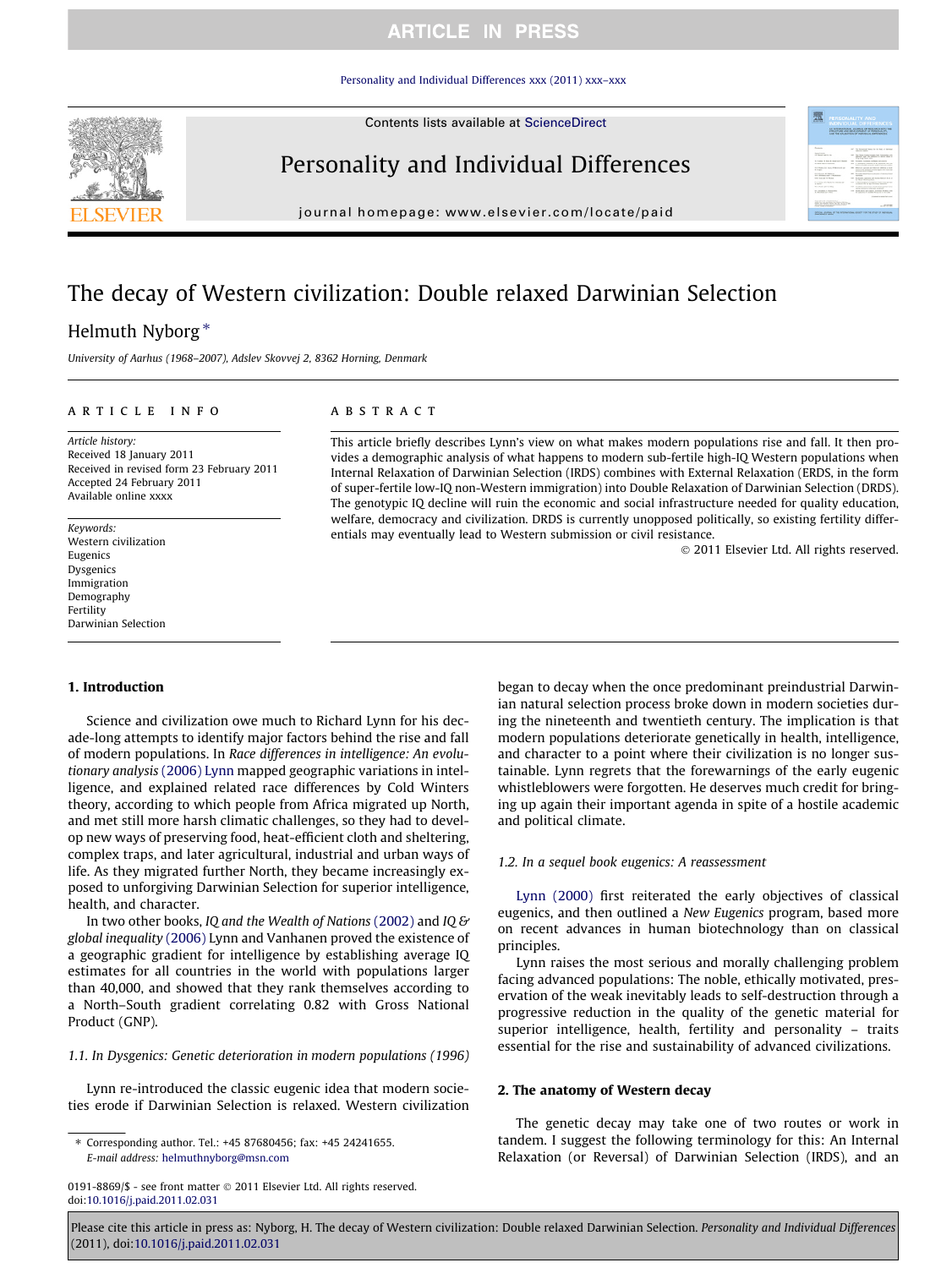#### <span id="page-1-0"></span>2 H. Nyborg / Personality and Individual Differences xxx (2011) xxx–xxx

External Relaxation (or Reversal) of Darwinian Selection (ERDS). This study estimates the effects of both in terms of Double Relaxation (or reversal) of Darwinian Selection (DRDS).

#### 2.1. IRDS

Natural selection previously worked through the elimination of the old and via social-class differentials in the number of children surviving to adulthood. The greater reproductive fitness of the upper and middle classes indicates the presence of positive natural selection for intelligence, as does negative selection in the lower classes with higher mortality, more infanticides and abortions, undernourishment associated lower fertility, bad health and higher mortality rate among illegitimate children, and strong social controls preventing marriage for the unfit, thereby typically reducing their procreation.

[Lynn \(1996, p. 18 ff\)](#page-7-0) noted that natural selection due to high mortality broke down around year 1800, whereas low fertility of the less fit changed around 1850, thanks to improved hygiene and disease reduction. This reduced mortality in general – but more so for the poor. This first demographic transition was more or less complete towards the middle of the twentieth century. IRDS is reflected primarily in the low fertility among the intelligent and by a population profile biased towards the old. IRDS currently characterizes Europe and most other modern societies. The reason why the professional and middle classes reduced their fertility more than the working class is still debated, but more efficient use of contraception by the educated classes and rising educational aspiration of modern women might play a role. IRDS also works when selective pressures against elimination of harmful mutant genes are lifted. [Lynn \(1996, p. 31\)](#page-7-0) averaged the results of several early studies, and found that intelligence had declined two points per generation.

A decline in genotypic intelligence can be estimated from phenotypic intelligence by multiplying the heritability for intelligence with the phenotypic decline. Using the calculated average heritability for intelligence of 0.82, [Lynn \(1996, p. 36\)](#page-7-0) found that the adjusted genotypic decline of British IQs was 1.64 points per generation between 1920 and 1940, and 0.66 points per generation for the second half of the 20th century. Averaging declines over several studies covering a 90 year period, Lynn noted a phenotypic decline of 6.2, or 0.069 IQ point per year.

Denmark (DK) has a homogenous population of 5+ million citizens with negligible immigration for more than a thousand years, which makes it appear technically more like a tribe than a nation ([Rasmussen, 2008\)](#page-7-0). Today, the population is alarmingly sub-fertile and ageing, and excellent social and health care systems increasingly preserve the weak and old. Applying Lynn's British estimate, Danish phenotypic and genotypic IQ have declined 0.069  $\times$  161 years and 0.056  $\times$  161 years, or 11.11 and 9.11 IQ points, respectively, since 1850 due to IRDSD.

#### 2.2. ERDS

IRDS recently combined with ERDS into Double Relaxation (or Reversal) of Darwinian Selection (DRDS) when super-fertile non-Western low-IQ immigrants began to replace ethnic Danes. The present study evaluates what this means for population dynamics and phenotypic pre-immigration IQ.

#### 3. Method and analysis

StatistikBanken (SB: [http://www.statistik-banken.dk/\)](#page-7-0) publishes yearly statistics for: (1) Total DK Population, (2) Number of foreign citizens/citizens of foreign origin distributed by citizenship,

including children born abroad, (3) Number of naturalizations of the year including the children born before the naturalization. Children born to foreign citizens/citizens of foreign origin in DK are counted as Danish citizens and so are the children born to naturalized citizens after naturalization. SB also has a category for socalled immigrants and their descendants. It, finally, publishes total common birth and total common mortality rates each year.

The place-of-birth type of classification makes it increasingly more difficult to tell apart ethnic Danes from Danish citizens of foreign origin, and to reliably identify citizens and their children by Country-of-Origin (COO). This artificially raises the estimate of ethnic Danish fertility and lowers that for citizens of foreign origin, thus preventing an objective analysis of the effect of ERDS, which demands accurate information on citizens by COO.

The present study uses the official counts from SB, but in a way that partly circumvents the ethnic mix-up problem. A download January 1st 1979 gave the number of citizens and people of foreign origin with an address in DK and registered in the Central Person Register. Changes in status for 1979 were then checked January 1st 1980 and again each January 1st the following years until January 1st. 2010 with respect to (1) number of foreign citizens the year, (2) estimated number of children born to all foreign citizens in DK, (3) number of naturalized individuals, and (4) estimated number of children born to all naturalized individuals the year (based on the total birth rates provided by United Nations (UN: [http://un.org/esa/](#page-7-0)) for each of 235 COO), and to the total common mortality rates for DK. The difference between the total population counts and the partly estimated number of citizens of foreign origin is the estimated residual number of ethnic Danes.

On January 1st 1980, the birth rates for the 235 COOs and the total common mortality rate in DK constituted the ''interest rates'' of increases for the status in January 1st 1979. Foreign citizens and naturalized citizens 1979 were then added. This was repeated the following year (1981) based on status per January 1st 1980, and for each ensuing year.

The analysis thus retro-corrected the official population counts 1979–2010 for each of the 235 COOs in a year-by-year fashion, by balancing the ratios of official UN birth rates (b) against the total common mortality rate for DK  $(d)$  for the year immediately before, and adding increases in the number of citizens of foreign origin ( $i_{fo}$ ) and naturalized people ( $i_{np}$ ) in accordance with the annuity model:

Status count  $1979 \times (1 + (b - d)/1.000) + i_{fo} + i_{np}$ 

The retro-estimated numbers for 1979–2010 were then used for projections of population growth 2011 to 2072, based on the following assumptions: (1) An average of ethnic Danish net emigration of 2.700 per year for the period of 1997–2007, (2) The UN-recommended birth rates for all developed countries of 9.6, reduced by 1/10 of a point from 2032 and again every seventh year forward (even though we had estimated it to be 9.3 at January 1st 2010 by a weighted average based on the UN-recommended foreign birth rates, (3) The SB registration of population count and the total common birth- and mortality rates in DK (where the total mortality rate was the arithmetic average of the rates 2007–2009), (4) The net number of new immigrants per year for each the 235 COOs (where the average was calculated from the numbers for the latest seven years).

When the annuity approach was used for projection, the last two parts of the formula  $(i_{fo} + i_{np})$  were substituted by the number of net immigration per year, that is, 17.037.

National average IQs were taken from Lynn and Vanhanen (2006), weighted separately for each country each year according to its proportional numerical presence in DK, and then the retro-estimated IQs were categorized into 5 IQ bands. A large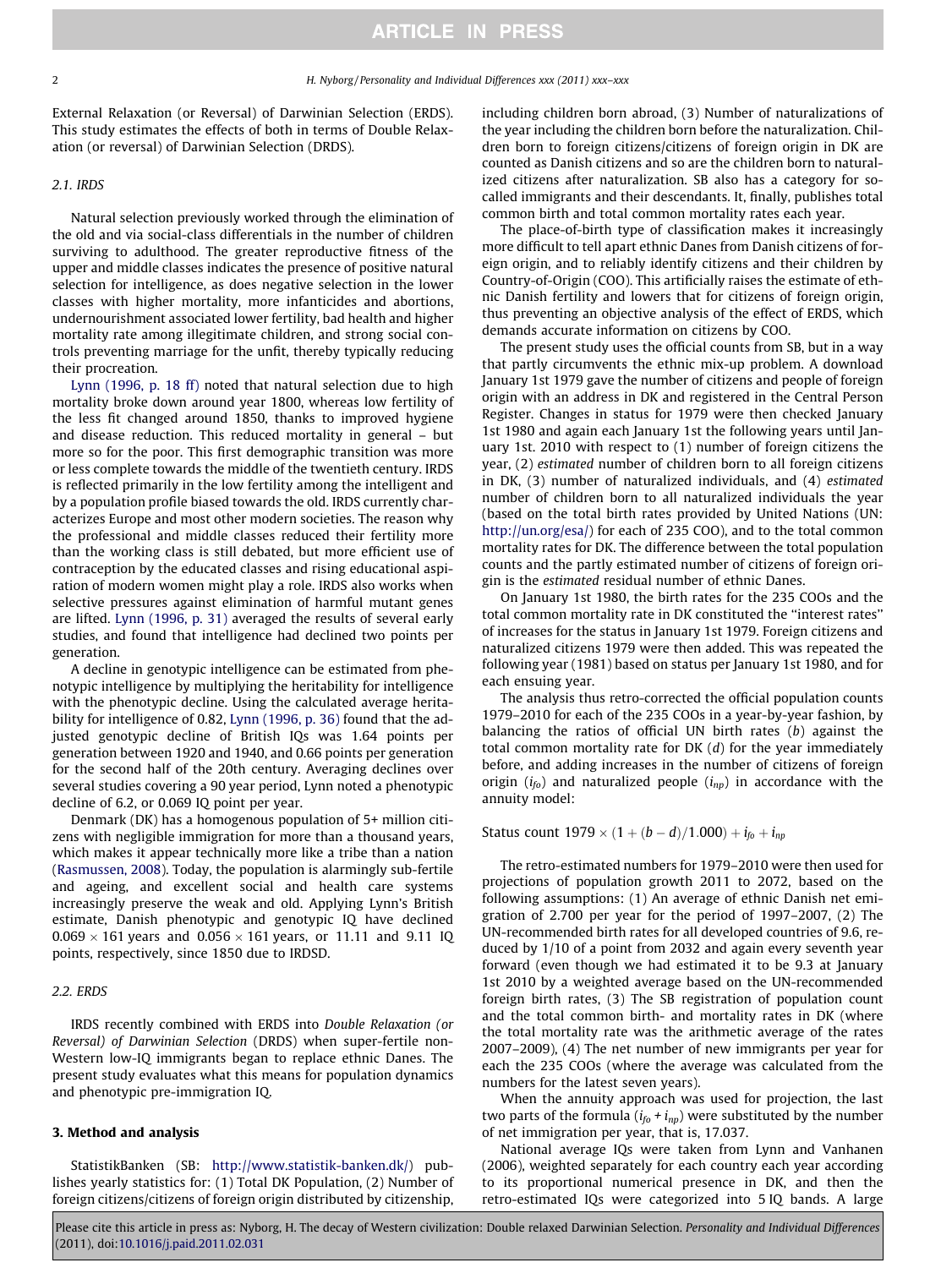<span id="page-2-0"></span>meta-analysis of IQ scores of immigrants to the Netherlands is also available ([te Nijenhuis, de Jong, Evers, & van der Flier, 2004\)](#page-7-0).

#### 4. Results

### 4.1. Measures 1979–2010

The upper curve in Fig. 1 shows the yearly summed average number of live children born per 1.000 per year for citizens of foreign origin 1979 to 2010, weighted by their relative representation among immigrants and their descendants.

The middle curve reflects the official uncorrected ethnically mixed count of total birth rates in DK. The bottom curve is the summed averages of retro-estimated number of live children born per 1.000 residual-estimated (by weighted averages) ethnic Danes. The ethnic Danish birth rate was 9.31 in 2009, and the ethnically mixed curve declined from 1995 onwards, reaching 11.4 in 2009. From about 1990, the shares of individual births by foreign origin have had a still leveraged weight of the former ethnic curve to a higher total common curve. The ethnic Danish birth rate reached a local minimum of 9.68 in 1983 and an even lower rate of 9.31

in 2009. Several alternative birth rate model simulations suggested that even the official UN-recommended birth rates used here do not reflect true rates.

Fig. 2 maps year-by-year changes in national average IQs when categorized into 5 IQ bands and weighted in accordance with their proportional numerical representation 1979–2010.

Mostly non-Western immigrants with average IQs above 105 (predominantly East Asians), and those with IQs between 86 and 89 (mostly Latin American, Caribbean, Central Asian and Southeast Asians) were few in 1979, and their relative proportions did not increase much up unto 2010. Neither did the mainly sub-Saharan representations with IQs below 70, nor the Middle Eastern, North African, and several Latin American and Caribbean representations with IQs between 80 and 85. In contrast, the group with IQs between 90 and 104 rose fourfold in number. This group includes immigrants with IQs 90–94 (mainly from the Balkans via Turkey to Central Asia or European inhabited Latin American Countries, plus immigrants with IQs between 95 and 99 (from European or European offshoot countries, except Israel), plus immigrants with IQs 100–104 (all, except Taiwan and Singapore, from countries situated in temperate or cold climatic zones). The less gifted share of immigration to DK with IQs below 90 was thus modest 1979–2010,



Fig. 1. Average birth rates for the period 1979-2009.



Fig. 2. Retro-estimated number of immigrants and their descendents 1979–2010, categorized into 5 IQ band.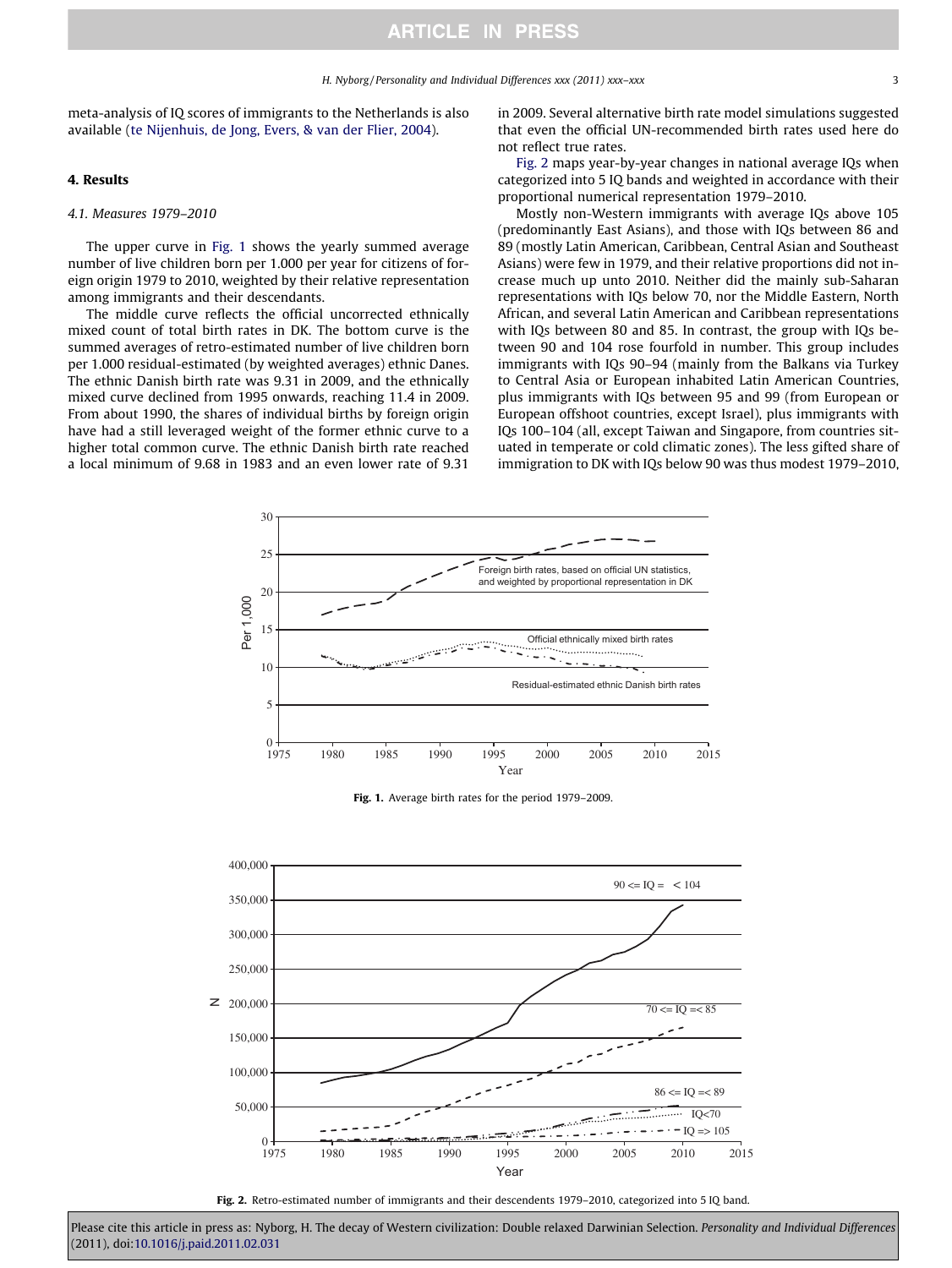#### <span id="page-3-0"></span>4 H. Nyborg / Personality and Individual Differences xxx (2011) xxx–xxx

compared to the relatively gifted share of immigrants with IQs above 90. The classification of immigrant IQs by area of origin was modeled after [Vanhanen \(2009\).](#page-7-0)

As the total number of immigrants with IQs lower than 90 did not increase much, there was little reason to expect that the Western IQ differences in birth rates would affect overall Danish IQ. Fig. 3 confirms this.

The phenotypic decline amounts to just 0.9 IQ point.

#### 4.2. Projections 2011–2072

Table 1 outlines selected key numbers to facilitate understanding of the ensuing projections.

Section [1](#page-0-0) forewarns major changes in future population growth due to ERDS. Whereas 72% of the growth in 2010 was due to new immigration, by 2072 more than three quarter of further growth will be driven by the higher fertility of non-Western immigrants. The next section shows that retro-estimated birth rates were inversely related to IQ in 1979 and 2009, as immigrants with lower IQs are 2–4 times more fertile than high IQ immigrants, and this inverse relationship is assumed to generalize over time. Section [3](#page-1-0) shows that retro-estimated birth rates for citizens with IQs similar or higher to that of ethnic Danish IQ (= 98) are only about half that of citizens with lower IQs. Section [4](#page-2-0) shows that estimated and projected birth rates increase when going from ethnic Danes, over Western immigrants, to all foreign citizens, to non-Western citizens. The higher birth rate of Non-Westerns can be expected to more than triple by 2072. Section [5](#page-4-0) suggests that foreign citizens can be expected to account for 67.4 of all birth in DK in 2072, close to 22 times their rate of births in 1979. Section [6](#page-6-0) suggests that the proportional representation of immigrants increases about 20 times between 1979 and 2072. The final section suggests that residual ethnic Danes recede from almost total birth dominance (97% in 1979), to account for only 32.6% of all live births in 2072, when citizens of non-Western origin answers for more than 60% of all births. This sixfold increase is driven by higher fertility rates, as immigration was set to constant in the projection.

[Fig. 4](#page-4-0) reflects retro-estimated and projected changes in the proportional percentage share of total population fertility.

Very high IQ immigrants (=>105) and low-IQ immigrants (86–89) maintain less than 10% of their share of foreign births, whereas the sub-Saharan share (IQ < 70) increases slightly. The share of births by the predominantly Western group (90 and 104) dropped threefold 1979–2010 from a relatively high level in

#### Table 1

Projected population growth, proportional birth rates by IQ band, similarity to DK IQ, and ethnic origin. Finally, total percentages of births by Western/non-Western origin.

|                                                                            | 1979          | 2009/<br>2010 | 2072 |
|----------------------------------------------------------------------------|---------------|---------------|------|
| Population growth due to immigration or number<br>of births (Percent)      |               |               |      |
| Immigration                                                                | 72.0          | 23.0          |      |
| <b>Births</b>                                                              | 28.0          | 77.0          |      |
| Birth rates by IQ Band                                                     |               |               |      |
| IO < 70                                                                    | 40.4          | 39.0          | 40.0 |
| $70 - 85$                                                                  | 28.4          | 32.8          | 40.8 |
| 86-89                                                                      | 22.0          | 22.6          | 23.8 |
| $90 - 104$                                                                 | 11.7          | 12.7          | 12.3 |
| IO > 105                                                                   | 9.6           | 13.2          | 14.7 |
| Birth rates by similarity to DK IQ $(=98)$                                 |               |               |      |
| >                                                                          | 9.6           | 10.1          | 10.6 |
| <b>EQ</b>                                                                  | 12.0          | 11.3          | 11.0 |
| $\overline{\phantom{a}}$                                                   | 21.0          | 24.9          | 32.8 |
| Birth rates by Ethnic origin                                               |               |               |      |
| Danish <sup>a</sup>                                                        | 9.3           | 9.3           | 9.3  |
| Western <sup>b</sup>                                                       | 9.9           | 9.9           | 9.9  |
| All foreign                                                                | 14.3          | 20.6          | 28.2 |
| Non-Western                                                                | 23.7          | 27.6          | 34.8 |
| Total percent births/year by foreign origin                                | 3.1           | 21.4          | 67.4 |
| Total percent of population of foreign origin<br>Percentage of births/Year | 2.0           | 10.9          | 40.6 |
| Danish                                                                     | 96.9          | 78.6          | 32.6 |
| Western                                                                    | $1.5^{\circ}$ | 4.1           | 6.3  |
| Non-Western                                                                | 1.6           | 17.2          | 61.1 |

<sup>a</sup> UN recommends a birth rate of 9.6 for all developed nations. Given this, data from SB led to 9.3 for residual ethnic Danes in 2009.

<sup>b</sup> When Europe to Ural and Kaukasus, Israel, New Zealand, and Australia are included in the group of Western origin, the weighted average is 9.9.

1979, leading to projection of a further twofold drop to about 15% by 2072. The low IQ (70–85) immigrant share increased during the 1980s, with an initial burst in the 1990s, and is projected to grow steadily to close to 60% of the share of all births by 2072. The smoothness of curves after 2011 reflects that net immigration per year was kept constant (based on past immigration from the 235 COOs).

The fertility differentials in [Fig. 4](#page-4-0) largely explain the estimated and expected population growth seen in [Fig. 5](#page-4-0). Growth of groups with IQs above 105 and between 86 and 89 thus remains modest. The slight acceleration for citizens with IQs below 70 means a moderate linear increase in number. Accelerating fertility for citi-



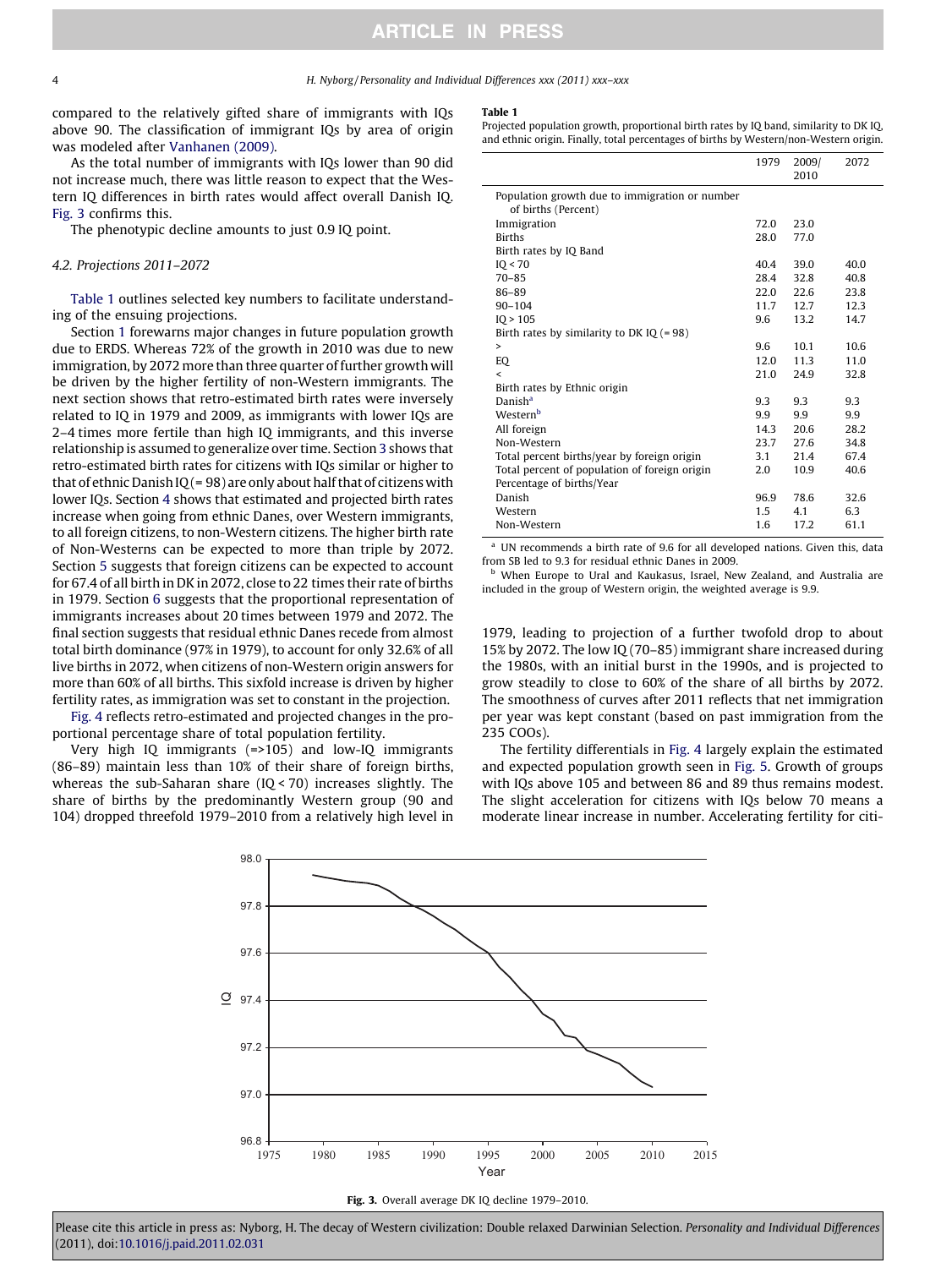H. Nyborg / Personality and Individual Differences xxx (2011) xxx–xxx 5

<span id="page-4-0"></span>

Fig. 4. Retro-corrected (1979–2009) and projected (2010–2072) IQ group shares of foreign births by IQ band.



Fig. 5. Estimated (1979–2010) and projected (2011–2072) number of citizens, categorized by 5 IQ bands.

zens with IQ 70–85 converts into a rapidly rising share, whereas the considerable drop in proportions of births by citizens with IQ 90–104 implies that they will eventually be outnumbered by citizens with IQ 70–85.

[Fig. 6](#page-5-0) summarizes the retro-estimated and projected percentage proportional representation of (1) Ethnic Danes, (2) All foreign citizens, (3) Non-Western citizens, and (5) Western citizens, respectively.

By 2072 the total population in DK may consist of 60% ethnic Danes and 40% people of foreign origin. Thirty percent of the latter will be of non-Western origin. Further projection suggests that ethnic Danes become a minority around 2085. The upper curve in [Fig. 7](#page-5-0) reflects the decline in total average Danish IQ as a function of declining immigrant IQ.

The decline was briefly interrupted around 1983, reflecting changes in official immigration policy, and again in the 2000s when a burst of relatively high IQ immigration from Eastern Europe at first raised total immigrant IQ. However, the effect was short-lived because Eastern Europeans are about as sub-fertile as most other Western immigrants. The gradual decline in average immigrant IQ drives down the upper curve for overall Danish phenotypic IQ from 98 in 1979 to IQ 93 in 2072, or 5.1 IQ points.

#### 4.3. The Western decay model

Assuming largely similar demographic transitions all over Europe, we may now begin to quantify the associated long-term common phenotypic IQ declines, convert them to genotypic declines, and thus estimate the overall genetic damage done to Western civilization as IRDS combines with ERDS into DRDS (see [Table 2](#page-5-0)).

Multiplying Lynn's summed average estimate for phenotypic British IQ decline over 90 years due to IRDS (i.e. 0.069 per year) with 223 years (1850–1978, 1979–2010, 2011–2072), we obtain a total phenotypic decline of 15.39 IQ points and a genotypic damage of 15.39  $\times$  0.82 or 12.62 IQ points from IRDS alone. Phenotypic decline due to ERDS adds further  $6$  IQ points  $(0.9 + 5.1)$ , or a 4.92 points drop in genotypic IQ (6  $\times$  0.82) or. Together phenotypic or genotypic DRDS declined 21.39 or 17.54 IQ points, respectively.

#### 5. Discussion

The study illustrated nine points of interest.

First, official Danish birth statistics is demographically misleading. It suggests that immigrant birth rates are low and declining since 1995, whereas retro-correction shows it to be on the rise since 1980 and more than double the ethnic Danish birth rate in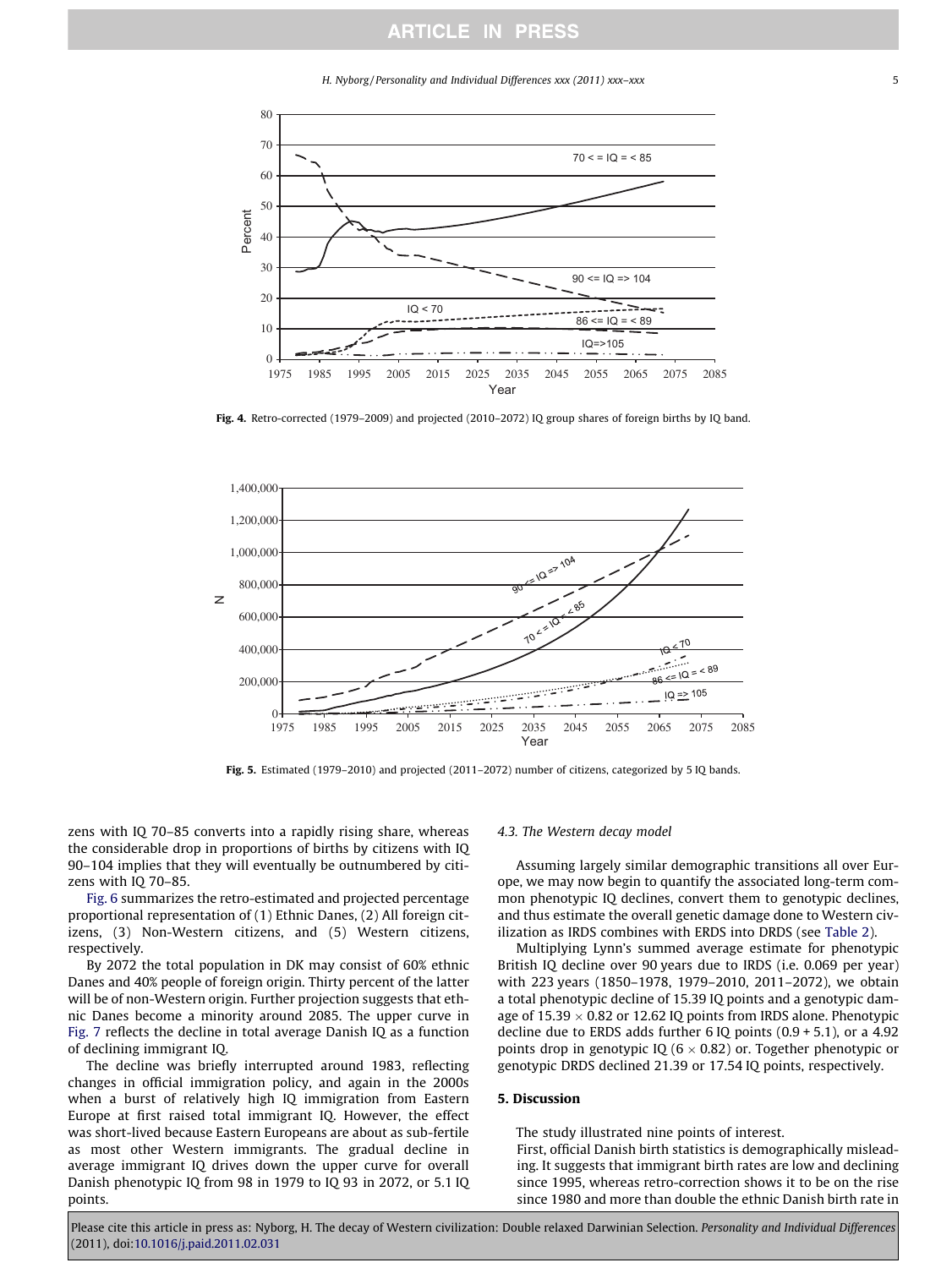<span id="page-5-0"></span>6 H. Nyborg / Personality and Individual Differences xxx (2011) xxx–xxx



Fig. 6. Retro-estimated (1979–2010) and projected (2011–2072) share of total Danish population by ethnic origin 1979–2072.



Fig. 7. Retro-estimated (1979-2010) and projected (2011-2072) average phenotypic IQ declines for the total population and for the total group of citizens of foreign origin.

Table 2 The model for decaying Western civilization.

|                                                                                                          |              |                      |                      | Total<br>phenotypic genotypic | Total                           |
|----------------------------------------------------------------------------------------------------------|--------------|----------------------|----------------------|-------------------------------|---------------------------------|
| IO loss due to 1850–1978 1979–2010 2011–2072 Decline<br>IRDS <sup>a</sup><br><b>ERDS</b><br>DRDS (Total) | 8.90<br>8.90 | 2.21<br>0.90<br>3.11 | 4.28<br>5.10<br>9.38 | 15.39<br>6.00<br>21.39        | Decay<br>12.62<br>4.92<br>17.54 |

<sup>a</sup> Decays due to increasing mutation rates and consanguinity are disregarded here.

2009. Moreover, instead of rising, Danish birth rates declined since 1995 and reached a new low of 9.31 in 2009. The message is clear: The Danish tribe is threatened by IRDS, and the excellent social and health care systems worsen this by preserving still more weak, poor and old. Other modern countries also present demographically misleading statistics.

Second, fertility differentials exerted little impact on average national IQs 1979–2010. The share of immigrants with IQs between 90 and 104, mostly of Western origin, grew faster than that of other groups.

Third, overall phenotypic DK IQ declined by only 0.9 IQ point between 1979 and 2010. However, [Teasdale and Owen \(2008\)](#page-7-0) found that half a century of IQ increases were in 1997 replaced in by a drop, dragging overall DK IQ down by 1.5 points over a few years. The reverse Lynn–Flynn effect has also been observed in Norway ([Sundet, Barlaug, & Torjussen, 2004\)](#page-7-0), but continue elsewhere in- and outside Europe. Still worse, the large birth differentials [\(Table 1](#page-3-0)) will over time drive the future population expansion, and low-IQ immigrants (IQs < 90) consistently display higher birth rates than better endowed immigrants (IQ > 90). Average population IQ is sure to decline. Fourth, ethnic Danes can be expected to recede from representing 97% of the population in 1979 to 33 percent in 2072,

whereas the non-Western representation rises from 12 percent in 1979 to 60+ percent in 2072. The actual transition is probably larger, because the UN Western–non-Western fertility rates surely under-predict. Still worse, long-term fertility based ERDS processes are largely irreversible, even in the politically highly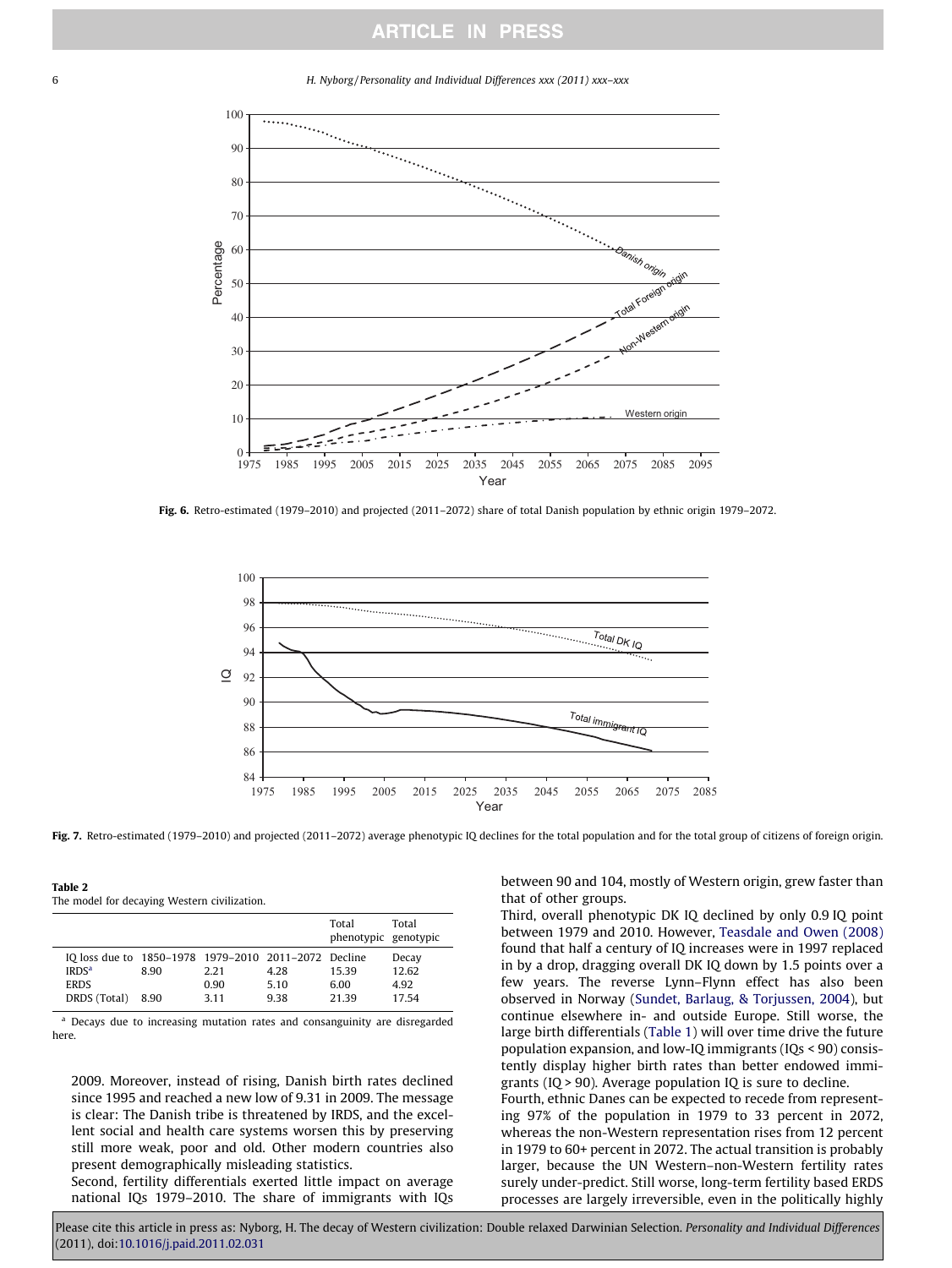<span id="page-6-0"></span>unlikely case of total stop for non-Western immigration. Gifted immigrant women may lower their fertility when engaged in higher education, but their relatively low number will not affect the overall picture.

Fifth, projection of group shares of foreign births by IQ bands suggests that the numerical share of the IQ 90–104 group drops to below 20%, quite like the high IQ group (105+), the group with IQs below 70, and the group with IQs between 86 and 89. In contrast, the IQ 70–85 group rapidly increases its share to 50+% around 2050. This means that low IQ children from sub-Saharan, Middle Eastern, North African, Latin American and Caribbean countries come to dominate the classrooms in Danish primary schools around 2050.

Sixth, in terms of total population growth, mainly non-Western citizens with IQ 70–85 can be expected to numerically surpass the mainly Western group with IQs 90–104 at about 2065.

Seventh, citizens of foreign origin will numerically outnumber ethnic Danes around 2085.

Eight, the escalation of the mainly non-Western share of low IQ populations translates into a ca. 9 points decline in average immigrant IQ.

Ninth, overall DK IQ accordingly declines from 98 in 1979 to 93 in 2072.

The results suggest that entirely unanticipated major changes are in store for the Danish tribe, described as demographic transitions by [Coleman \(2010\).](#page-7-0) The first is the reduction in mortality and fertility in Europe and North America in the 19th century and the early and middle decades of the 20th century (here called IRDS). The second is the breakdown of the traditional family and changes in lifetime cohabitation without marriage, increased frequency of divorce, and of single parenthood (here changes in infrastructure due to IRDS). The third is the consequences of mass immigration of non-European peoples into Western Europe during the second half of the 20th century (ERDS).

Why were early dysgenic warnings neglected and the messengers demonized? Because too many leading scientists, politicians and intellectuals ([Nyborg, 2003](#page-7-0); [in press](#page-7-0)) ignored Darwinian principles and started a historically hitherto unheard of voluntary, humanistic, democratic and financed replacement policy, whereby dwindling genetically weakened ([Lynn, Harvey, & Nyborg, 2009\)](#page-7-0) sub-fertile Western European populations will rapidly be replaced by more fertile low-IQ non-European immigrants. They allowed IRDS to combine with ERDS into DRDS, as they embarked on IRDS from 1850 and they let ERDS accelerate during second half of the 20th century, and finally allowed DRDS to persist into the 21th century. The result is that Western European peoples become minorities in their own ancestral homelands before the end of the 21th century, and other modern societies undergo similar demographic transitions (see also [Coleman, 2006, 2010](#page-7-0)).

The generality and pervasiveness of these dynamic phenomena makes it tempting to let the simple DRDS decay model explain the downfall also of previous civilizations. The infrastructure of all civilized societies depends on respectable mean IQs and replacement fertility, and genotypic damage to them leads into an anti-Darwinian death spiral that dooms democracy, civilization and, in modern times, welfare.

Genotypic damage is reflected in changes in vital parameters. [Vanhanen \(2009\)](#page-7-0) thus observed that ''... the quality of democracy rises systematically from the lowest to the highest level of national IQ ...'' (p. 169). Almost all of the 48 countries studied with IQs above 90 were democracies in 2006, whereas for countries with IQs below 90, less than 20 percent had always been democratic. Societal values are also vulnerable. [Meisenberg \(2004\)](#page-7-0) demonstrated that IQ is a powerful predictor of modern, non-traditional values, and [Deary, Batty, and Gale \(2008\)](#page-7-0) found that bright ten year olds tend to develop into enlightened adults. The flip side is that less bright youngsters do not, and they come to dominate classrooms in the West around 2050. National wealth is also sensitive to genotypic damage. [Meisenberg \(2010\)](#page-7-0) found reciprocal effects between IQ and GDP ( $\beta$  = 0.33 and  $\beta$  = 0.11, respectively), but the effect of intelligence was stronger. A drop of 5 IQ points predicts a 35% decline of Danish GDP [\(Meisenberg, personal communication](#page-7-0) [December 2010](#page-7-0)).

The damage implies that even if fertile low-IQ non-Western immigrants are the ultimate winners in the third DRDS demographic transition, they will conquer a lesser country. Danish average IQ will, for example, then have approached 90, or perhaps even be close to the projected mean immigrant of IQ 86. An intellectual corrosion this size will have undermined the economic and educational infra-structure of DK, and ultimately made its democracy unsustainable. Another factor is the increased frequency of partly heritable antidemocratic attitudes, authoritarian culture, and dogmatic religious preferences, traits often seen in low-IQ countries (e.g. [Lynn et al., 2009; Nyborg, 2009; Vanhanen,](#page-7-0) [2009](#page-7-0)).

All this would seriously challenge the characteristic social coherence and solidarity of the Danish tribe. Tragically, the third demographic transition may also simultaneously damage the countries of origin, due to brain drain. In short, DRDS may increasingly doom modern countries, harm developing countries, and has nothing to do with racism or nationalism.

### 6. Limitations

Projections are only as good as their premises. [Coleman \(2010\)](#page-7-0) thus dryly remarks: ''In population projections, the only certainty is that the exact projected outcome will not become reality''. He adds ''Unless the assumptions here are hopelessly wrong, however, major change is in the offing'' (p. 473). His projections for UK and other European countries are as gloomy as the one for DK.

Not all of foreign origin could be identified in the official SB register. The true number might be a fourth to a third higher.

The official legal mixing of ethnicities with different fertilities leads to demographically confusing results, and the true number of children born to foreign citizen and naturalized could not be counted directly. It had to be estimated. The fertility estimates were based on individual birth rates for each of the 235 COOs given in the United Nations official birth statistics, and balanced against common yearly total Danish birth- and mortality rates. However, two alternative national fertility estimates produced largely similar outcomes. Nevertheless, the UN birth rates used appear unrealistically low for DK for several reasons. First, immigrants giving birth in DK have a younger age profile and therefore higher birth rates, as immigrants are young and younger than those procreating in their COOs (where the estimate depends on the local age distribution). Second, the birth rate of immigrants, (which depends on the age distribution of the country to which they immigrate), will be higher by constant fertility, as it numerically represents relatively more young and younger immigrants giving birth than would be the case in the COOs, from where the fertility measures were taken. Third, the use of a common total mortality for DK results in an overestimation of the mortality of the immigrants, because most immigrant age distributions are skewed towards young and younger age groups.

Such limitations mean that the depressing perspectives presented in the present study are to be found on the conservative side of reality. Then again, fertility rates depend on partly unforeseeable cultural, educational, and other events, and politically administered restrictions, however unlikely, may also fundamentally alter migration patterns – and thereby the basis for projection.